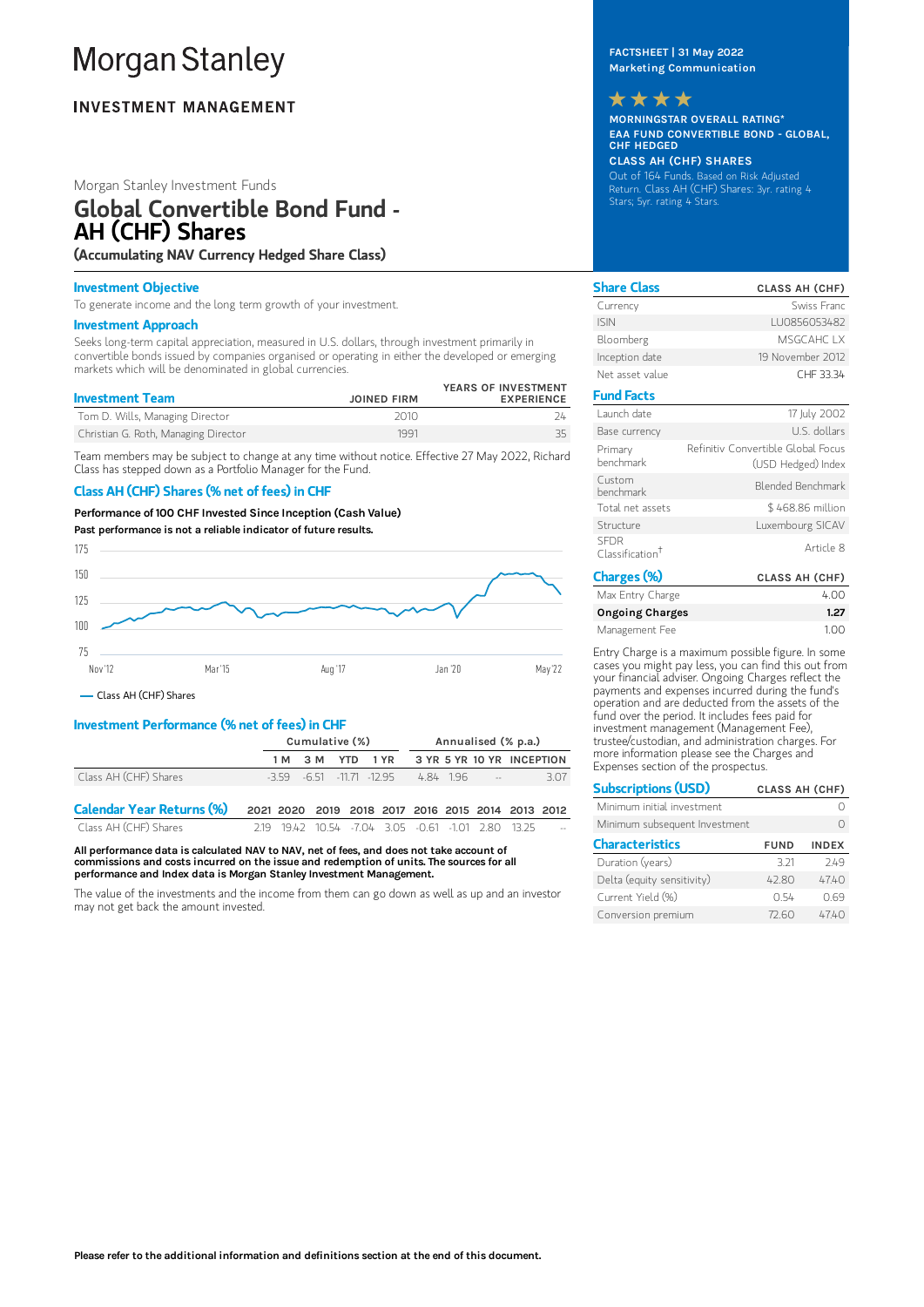## Top Holdings (% of Total Net Assets)<sup>1</sup> FUND

| Splunk Inc, 1.125000%, 2027-06-15           | 1.79  |
|---------------------------------------------|-------|
| Edf S.A., 0.000000%, 2024-09-14             | 1.67  |
| Dish Network Corp, 2.375000%, 2024-03-15    | 1.57  |
| Meituan Dianping, 0.000000%, 2027-04-27     | 1.35  |
| POSCO, 0.000000%, 2026-09-01                | 1.28  |
| Twitter Inc, 0.000000%, 2026-03-15          | 1.25  |
| Sea Ltd, 0.250000%, 2026-09-15              | 116   |
| Cellnex Telecom S.A., 0.750000%, 2031-11-20 | 1.16  |
| Airbnb Inc, 0.000000%, 2026-03-15           | 1.12  |
| Nippon Steel Corp, 0.000000%, 2026-10-05    | 1.09  |
| Total                                       | 13.44 |

## Sector Allocation (% of Total Net Assets)<sup>2,3</sup> FUND

|  | Information Technology    | 28.04 |
|--|---------------------------|-------|
|  | Consumer Discretionary    | 18.07 |
|  | • Communication Services  | 12.40 |
|  | Health Care               | 10.04 |
|  | Industrials               | 8.75  |
|  | Materials                 | 6.21  |
|  | $\blacksquare$ Financials | 4.55  |
|  | Real Estate               | 3.70  |
|  | Consumer Staples          | 2.81  |
|  | Energy                    | 2.22  |
|  | Other                     | 1.67  |
|  | Cash & equivalents        | 1.52  |

## **Regional Allocation (% of Total Net Assets)<sup>2</sup>** FUND



<sup>†</sup> This Fund is classified as an Article 8 product under the Sustainable Finance Disclosure Regulation. Article 8 products are those which promote environmental or social characteristics and which integrate sustainability into the investment process in a binding manner. Before making any decision to invest in the fund mentioned herein, please refer to all the characteristics and objectives of the Fund noted in the current Prospectus and KIID at morganstanleyinvestmentfunds.com.

<sup>1</sup>These securities and percentage allocations are only for illustrative purposes and do not constitute, and should not be construed as, investment advice or recommendations with respect to the securities or investments mentioned.

<sup>2</sup> May not sum to 100% due to rounding.

<sup>3</sup> For additional information regarding sector classification/definitions please visit www.msci.com/gics and the glossary at www.morganstanley.com/im.

#### Please refer to the Prospectus for full risk disclosures, available at ww.morganstanleyinvestmentfunds.com<mark>. All data as of 31.05.2022 and</mark> subject to change daily.

This is a marketing communication. Applications for shares in the Fund should not be made without first consulting the current Prospectus and the Key Investor Information Document ("KIID"), which are available in English and in the official language of your local jurisdiction at

organstanleyinvestmentfunds.com or free of charge from the Registered Office of Morgan Stanley Investment Funds, European Bank and Business Centre, 6B route de Trèves, L-2633 Senningerberg, R.C.S. Luxemburg B 29 192. A summary of investor rights is available in English at the same website. If the management company of the relevant Fund decides to terminate its arrangement for marketing that Fund in any EEA country where it is registered for sale, it will do so in accordance with the relevant UCITS rules.

#### DEFINITIONS

Bloomberg stands for 'Bloomberg Global Identifier (BBGID)'. This is a

#### Share Class AH (CHF) Risk and Reward Profile

| Lower Risk |                                  |  |  | Higher Risk                       |  |
|------------|----------------------------------|--|--|-----------------------------------|--|
|            |                                  |  |  |                                   |  |
|            | <b>Potentially Lower Rewards</b> |  |  | <b>Potentially Higher Rewards</b> |  |

The risk and reward category shown is based on historic data.

- Historic figures are only a guide and may not be a reliable indicator of what may happen in the future.
- As such this category may change in the future.
- The higher the category, the greater the potential reward, but also the greater the risk of losing the investment. Category 1 does not indicate a risk free investment.
- The fund is in this category because it invests in fixed income securities which convert into company shares and the fund's simulated and/or realised return has experienced medium rises and falls historically.
- The fund may be impacted by movements in the exchange rates between the fund's currency and the currencies of the fund's investments.

This rating does not take into account other risk factors which should be considered before investing, these include:

- The value of bonds are likely to decrease if interest rates rise and vice versa.
- The value of financial derivative instruments are highly sensitive and may result in losses in excess of the amount invested by the Sub-Fund. Issuers may not be able to repay their debts, if this happens the value of
- your investment will decrease. This risk is higher where the fund invests in a bond with a lower credit rating. The fund relies on other parties to fulfill certain services, investments or
- transactions. If these parties become insolvent, it may expose the fund to financial loss.
- Sustainability factors can pose risks to investments, for example: impact asset values, increased operational costs.
- There may be an insufficient number of buyers or sellers which may affect the funds ability to buy or sell securities.
- There are increased risks of investing in emerging markets as political, legal and operational systems may be less developed than in developed markets.
- In order to achieve the currency hedging, this share class relies on other parties to fulfil certain contractual obligations, as these parties may fail to do so there is a higher risk to your investment.
- Past performance is not a reliable indicator of future results. Returns may increase or decrease as a result of currency fluctuations. The value of investments and the income from them can go down as well as up and
- investors may lose all or a substantial portion of his or her investment. The value of the investments and the income from them will vary and there can be no assurance that the Fund will achieve its investment objectives.
- Investments may be in a variety of currencies and therefore changes in rates of exchange between currencies may cause the value of investments to decrease or increase. Furthermore, the value of investments may be adversely affected by fluctuations in exchange rates between the investor's reference currency and the base currency of the investments.

#### Additional A Share Classes

|           | <b>CURRENCY</b> | LAUNCH     | <b>ISIN</b>   | <b>BLOOMBERG</b> |
|-----------|-----------------|------------|---------------|------------------|
|           | I ISD           | 17.07.2002 | 1110149084633 | MORSCUALX        |
| $A$ (FUR) | FUR.            | 29 04 2022 | LU2473713548  | MOGCBAE I X      |
| AH (FUR)  | FUR.            | 20.03.2009 | LU0410168768  | MRSGCAH I X      |

unique 12 digit alphanumerical code designed to enable the identification of securities, such as the Morgan Stanley Investment Funds sub-funds at share class level, on a Bloomberg Terminal. The Bloomberg Terminal, a system provided by Bloomberg L.P., enables analysts to access and analyse real-time financial market data. Each Bloomberg code starts with the same BBG prefix, followed by nine further characters that we list here in this guide for each share class of each fund. Cash & Equivalents are defined as the value of assets that can be converted into cash immediately. These include commercial paper, open FX transactions, Treasury bills and other short-term instruments. Such instruments are considered cash equivalents because they are deemed liquid and not subject to significant risk of changes in values. **Conversion Premium** is the amount by which the price of a convertible security exceeds the current market value of the common stock into which it may be converted. Current Yield is a measure that looks at the current price of a bond instead of its face value and represents the return an investor would expect if he or she purchased the bond and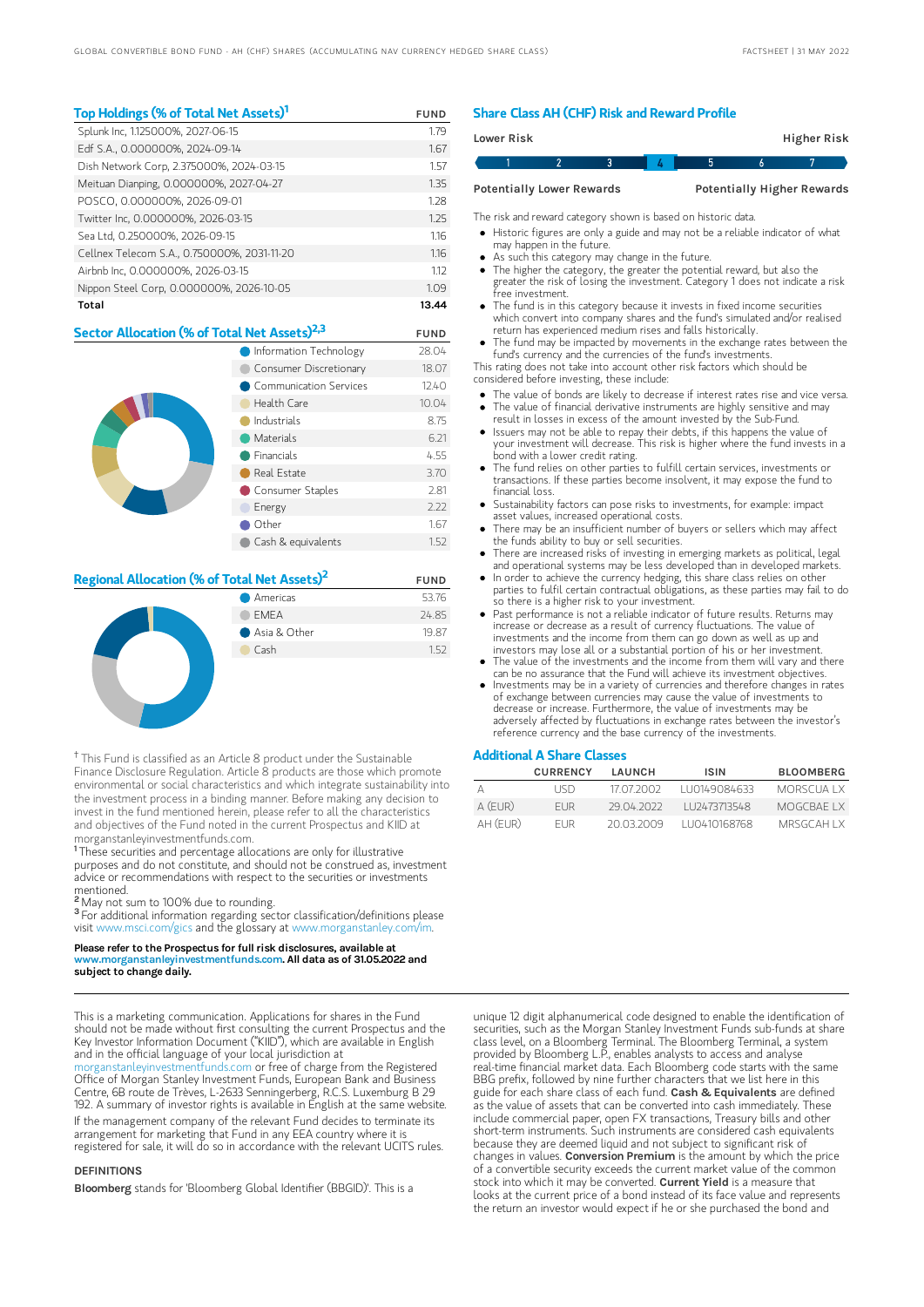held it for a year. Calculated by dividing the Annual Cash Inflows / Market Price. Delta is the ratio of the change in price of an option to the change in price of the underlying asset. Duration is a measure of the sensitivity of the price (the value of principal) of a fixed-income investment to a change in interest rates. Duration is expressed as a number of years. Rising interest rates mean falling bond prices, while declining interest rates mean rising bond prices. ISIN is the international securities identification number (ISIN), a 12 digit code consisting of numbers and letters that distinctly identifies securities. NAV is the Net Asset Value per share of the Fund (NAV), which represents the value of the assets of a fund less its liabilities.

#### INDEX INFORMATION

The Blended Benchmark performance shown is calculated using the ICE BofAML G300 Global Convertible Index Local Currency to 31 October 2005, the ICE BofAML G300 Global Convertible Index USD Hedged to 30 April 2011 and the Refinitiv Convertible Global Focus (USD Hedged) Index thereafter. Effective 21 February 2020, the Thomson Reuters Convertible Global Focus (USD Hedged) Index was renamed to Refinitiv Convertible Global Focus (USD Hedged) Index.

The Refinitiv Convertible Global Focus USD Hedged Index: is a market weighted index with a minimum size for inclusion of \$500 million (US), 200 million (Europe), 22 billion Yen, and \$275 million (Other) of Convertible Bonds with an Equity Link.

ICE BofAML G300 Global Convertible Index - Local Currency is a global convertible index composed of companies representative of the market structure of countries in North America, Europe and the Asia/Pacific region. It is composed of securities denominated in their respective local currencies.

ICE BofAML G300 Global Convertible Index USD Hedged is a global convertible index composed of companies representative of the market structure of countries in North America, Europe and the Asia/Pacific region. It is hedged to the U.S. dollar.

#### DISTRIBUTION

This communication is only intended for and will only be distributed to persons resident in jurisdictions where such distribution or availability would not be contrary to local laws or regulations. In particular, the Shares are not for distribution to US persons.

Ireland: MSIM Fund Management (Ireland) Limited. Registered Office: The Observatory, 7-11 Sir John Rogerson's Quay, Dublin 2, D02 VC42, Ireland. Registered in Ireland as a private company limited by shares under company number 616661. MSIM Fund Management (Ireland) Limited is regulated by the Central Bank of Ireland. United Kingdom: Morgan Stanley Investment Management Limited is authorised and regulated by the Financial Conduct Authority. Registered in England. Registered No. 1981121. Registered Office: 25 Cabot Square, Canary Wharf, London E14 4QA, authorised and regulated by the Financial Conduct Authority. Dubai: Morgan Stanley Investment Management Limited (Representative Office, Unit Precinct 3-7th Floor-Unit 701 and 702, Level 7, Gate Precinct Building 3, Dubai International Financial Centre, Dubai, 506501, United Arab Emirates. Telephone: +97 (0)14 709 7158). Italy: MSIM Fund Management (Ireland)Limited, Milan Branch (Sede Secondaria di Milano) is a branch of MSIM Fund Management (Ireland) Limited, a company registered in Ireland, regulated by the Central Bank of Ireland and whose registered office is at The Observatory, 7-11 Sir John Rogerson's Quay, Dublin 2, D02 VC42, Ireland. MSIM Fund Management (Ireland) Limited Milan Branch (Sede Secondaria di Milano) with seat in Palazzo Serbelloni Corso Venezia, 16 20121 Milano, Italy, is registered in Italy with company number and VAT number 11488280964. The Netherlands: MSIM Fund Management (Ireland) Limited, Rembrandt Tower, 11th Floor Amstelplein 1 1096HA, Netherlands. Telephone: 31 2-0462-1300. Morgan Stanley Investment Management is a branch office of MSIM Fund Management (Ireland) Limited. MSIM Fund Management (Ireland) Limited is regulated by the Central Bank of Ireland. France: MSIM Fund Management (Ireland) Limited, Paris Branch is a branch of MSIM Fund Management (Ireland) Limited, a company registered in Ireland, regulated by the Central Bank of Ireland and whose registered office is at The Observatory, 7-11 Sir John Rogerson's Quay, Dublin 2, D02 VC42, Ireland. MSIM Fund Management (Ireland) Limited Paris Branch with seat at 61 rue de Monceau 75008 Paris, France, is registered in France with company number 890 071 863 RCS. Spain: MSIM Fund Management (Ireland) Limited, Sucursal en España is a branch of MSIM Fund Management (Ireland) Limited, a company registered in Ireland, regulated by the Central Bank of Ireland and whose registered office is at The Observatory, 7-11 Sir John Rogerson's Quay, Dublin 2, D02 VC42, Ireland. MSIM Fund Management (Ireland) Limited, Sucursal en España with seat in Calle Serrano 55, 28006, Madrid, Spain, is registered in Spain with tax identification number W0058820B. Switzerland: Morgan Stanley & Co. International plc, London, Zurich Branch Authorised and regulated by the Eidgenössische Finanzmarktaufsicht ("FINMA"). Registered with the Register of Commerce Zurich CHE-115.415.770. Registered Office: Beethovenstrasse 33, 8002 Zurich, Switzerland, Telephone +41 (0) 44 588 1000. Facsimile Fax: +41(0) 44 588 1074.

Australia: This publication is disseminated in Australia by Morgan Stanley Investment Management (Australia) Pty Limited ACN: 122040037, AFSL No. 314182, which accepts responsibility for its contents. This publication, and any access to it, is intended only for "wholesale clients" within the meaning of the Australian Corporations Act. Hong Kong: This document has been issued by Morgan Stanley Asia Limited for use in Hong Kong and shall only be made available to "professional investors" as defined under the Securities and Futures Ordinance of Hong Kong (Cap 571). The contents of this document have not been reviewed nor approved by any regulatory authority including the Securities and Futures Commission in Hong Kong. Accordingly, save where an exemption is available under the relevant law, this document shall not be issued, circulated, distributed, directed at, or made available to, the public in Hong Kong. Singapore: This publication should not be considered to be the subject of an invitation for subscription or purchase, whether directly or indirectly, to the public or any member of the public in Singapore other than (i) to an institutional investor under section 304 of the Securities and Futures Act, Chapter 289 of Singapore ("SFA"), (ii) to a "relevant person" (which includes an accredited investor) pursuant to section 305 of the SFA, and such distribution is in accordance with the conditions specified in section 305 of the SFA; or (iii) otherwise pursuant to, and in accordance with the conditions of, any other applicable provision of the SFA. In particular, for investment funds that are not authorized or recognized by the MAS, units in such funds are not allowed to be offered to the retail public; any written material issued to persons as aforementioned in connection with an offer is not a prospectus as defined in the SFA and, accordingly, statutory liability under the SFA in relation to the content of prospectuses does not apply, and investors should consider carefully whether the investment is suitable for them. This publication has not been reviewed by the Monetary Authority of Singapore.

Chile: Neither the Fund nor the interests in the Fund are registered in the Registry of Offshore Securities (el Registro de Valores Extranjeros) or subject to the supervision of the Commission for the Financial Market (la Comisión para el Mercado Financiero). This document and other offering materials relating to the offer of the interests in the Fund do not constitute a public offer of, or an invitation to subscribe for or purchase, the Fund interests in the Republic of Chile, other than to individually identified purchasers pursuant to a private offering within the meaning of Article 4 of the Chilean Securities Act (la Ley del Mercado de Valores) (an offer that is not "addressed to the public at large or to a certain sector or specific group of the public").

Peru: The interests in the Fund have not been and will not be registered in Peru under Decreto Legislativo 862: Ley de Fondos de Inversión y sus Sociedades Administradoras or under Decreto Legislativo 861: Ley del Mercado de Valores (the "Securities Market Law"), and are being offered to institutional investors only (as defined in article 8 of the Securities Market Law) pursuant to a private placement, according to article 5 of the Securities Market Law. The interests in the Fund have not been registered in the securities market public registry (Registro Público del Mercado de Valores) maintained by, and the offering of the Fund interests in Peru is not subject to the supervision of, the Superintendencia del Mercado de Valores. Any transfers of the Fund interests shall be subject to the limitations contained in the Securities Market Law and the regulations issued thereunder.

#### IMPORTANT INFORMATION

EMEA: This marketing communication has been issued by MSIM Fund Management (Ireland) Limited. MSIM Fund Management (Ireland) Limited is regulated by the Central Bank of Ireland. MSIM Fund Management (Ireland) Limited is incorporated in Ireland as a private company limited by shares with company registration number 616661 and has its registered address at The Observatory, 7-11 Sir John Rogerson's Quay, Dublin 2, D02 VC42, Ireland.

This document contains information relating to the sub-fund ("Fund") of Morgan Stanley Investment Funds, a Luxembourg domiciled Société d'Investissement à Capital Variable. Morgan Stanley Investment Funds (the "Company") is registered in the Grand Duchy of Luxembourg as an undertaking for collective investment pursuant to Part 1 of the Law of 17th December 2010, as amended. The Company is an Undertaking for Collective Investment in Transferable Securities ("UCITS").

Applications for shares in the Fund should not be made without first consulting the current Prospectus, Key Investor Information Document ("KIID"), Annual Report and Semi-Annual Report ("Offering Documents"), or other documents available in your local jurisdiction which is available free of charge from the Registered Office: European Bank and Business Centre, 6B route de Trèves, L-2633 Senningerberg, R.C.S. Luxemburg B 29 192. In addition, all Italian investors should refer to the 'Extended Application Form', and all Hong Kong investors should refer to the 'Additional Information for Hong Kong Investors' section, outlined within the Prospectus. Copies of the Prospectus, KIID, the Articles of Incorporation and the annual and semi- annual reports, in German, and further information can be obtained free of charge from the representative in Switzerland. The representative in Switzerland is Carnegie Fund Services S.A., 11, rue du